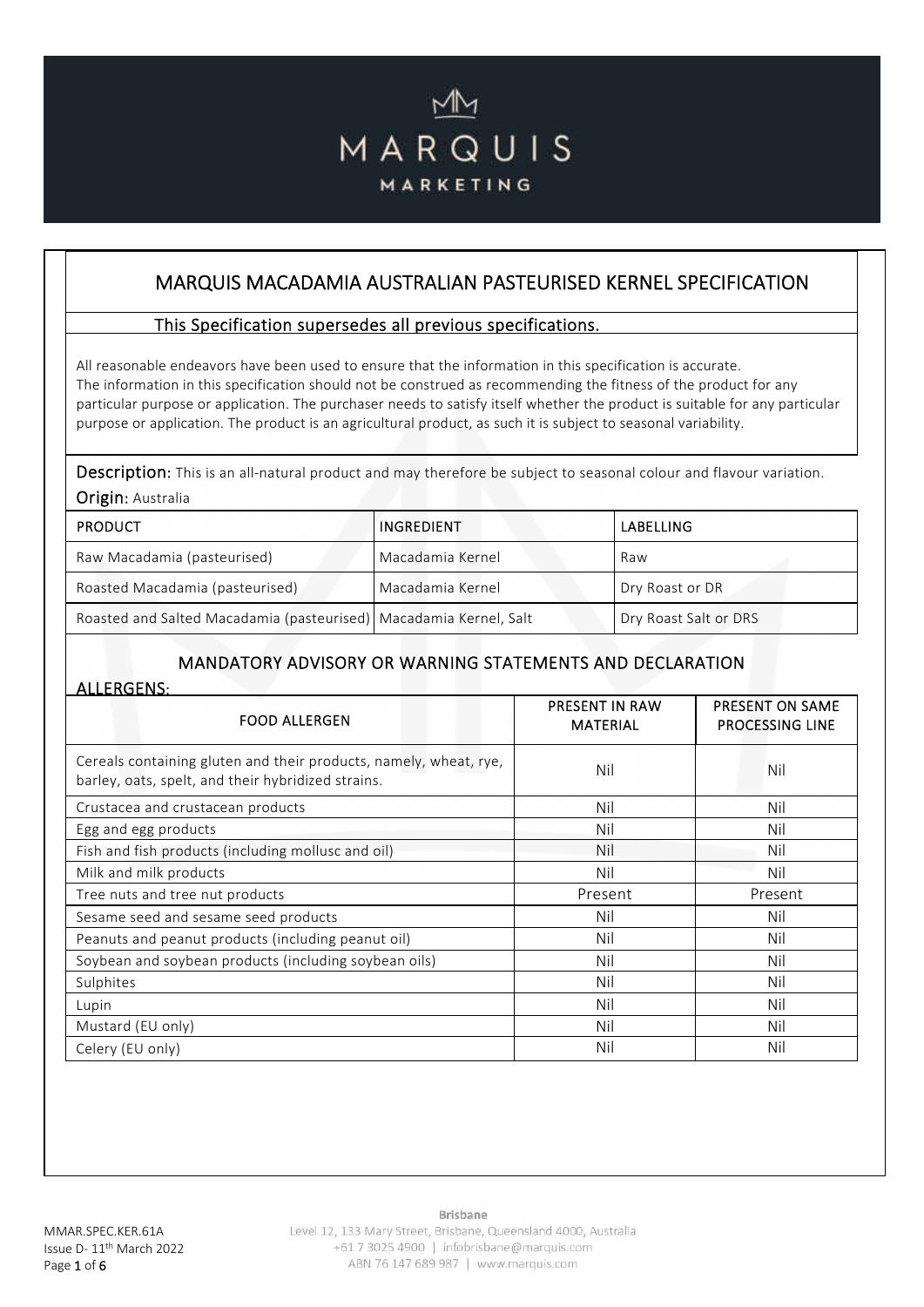## SENSITIVITIES:

| <b>FOOD SENSITIVITIES</b> | <b>PRESENT IN RAW</b><br>MATERIAL | <b>PRESENT ON SAME</b><br><b>PROCESSING LINE</b> |
|---------------------------|-----------------------------------|--------------------------------------------------|
| Non applicable            | Nil                               | Nil                                              |

### DIETARY CLAIMS:

| Suitable for vegetarians $\checkmark$ | Suitable for lacto-ovo vegetarians $\checkmark$ |                       |  |
|---------------------------------------|-------------------------------------------------|-----------------------|--|
| Suitable for lacto vegetarians        | Suitable for vegans                             | Suitable for coeliacs |  |

#### Regulatory Compliance

This Product shall comply with the provisions specified in the current edition of "The Food Standards Code Australia and New Zealand" (FSANZ), as amended and all other relevant Australian legislations. Refer to web site below to ensure compliance **www.foodstandards.gov.au** 

#### Contaminants and Residues

This Product shall comply with provision specified in Australia Standard 1.4.1 and 1.4.2 of the Food Standards Code Australia and New Zealand for Contaminants and Natural Toxicants and Maximum Residue Limits in Food.

### PHYSICAL PARAMETERS:

| Parameter           |                                                              | <b>Super Premium Grade</b>                                                                     | <b>Premium Grade</b> | <b>Commercial Grade</b> |
|---------------------|--------------------------------------------------------------|------------------------------------------------------------------------------------------------|----------------------|-------------------------|
| Rejects % by weight |                                                              | $< 1.0\%$                                                                                      | $2.0\%$              | $< 3.0\%$               |
|                     |                                                              |                                                                                                |                      |                         |
| <b>FLAVOUR:</b>     |                                                              | Typical of raw, roasted or roasted salted macadamias, free from off or objectionable flavours. |                      |                         |
| APPEARANCE          | Free flowing whole or half kernels, pieces, chips or meal    |                                                                                                |                      |                         |
| COLOUR:             | Raw Pasteurised - White to Cream                             |                                                                                                |                      |                         |
|                     | Roasted or Roasted Salted Pasteurised - Cream to Light Brown |                                                                                                |                      |                         |
| <b>TEXTURE:</b>     | Typical of Macadamias, firm and crunchy                      |                                                                                                |                      |                         |
|                     |                                                              |                                                                                                |                      |                         |
|                     |                                                              |                                                                                                |                      |                         |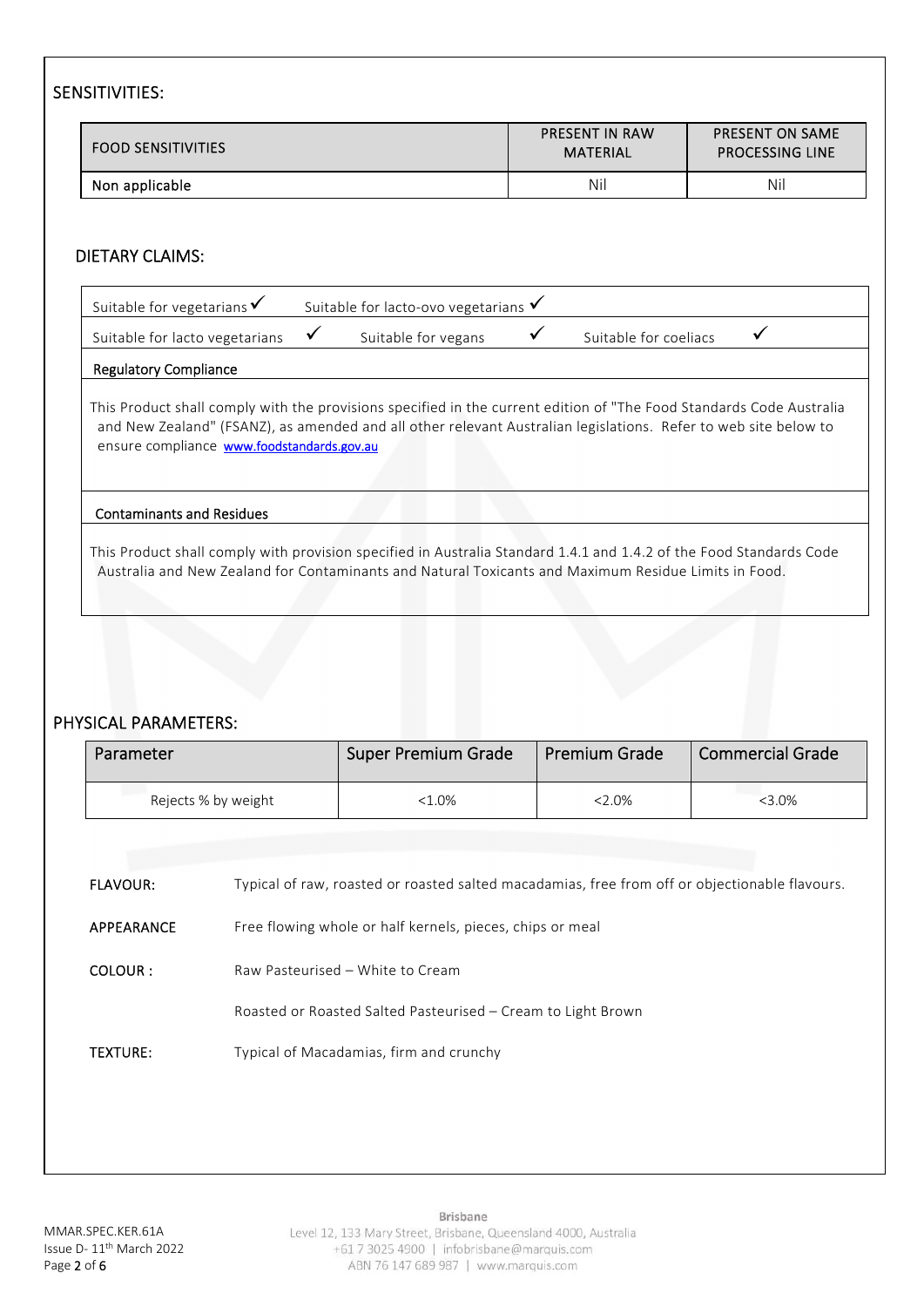### SIEVE ANALYSIS AND WHOLE & HALF KERNEL PERCENTAGES:

|                                           | <b>Screen Size</b> | <b>Whole Kernels</b>                                                   |         |
|-------------------------------------------|--------------------|------------------------------------------------------------------------|---------|
| Style                                     | Passed Through     | <b>Retained On</b>                                                     |         |
| STYLE 0                                   | N/A                | 20mm (round hole)                                                      | 98% min |
| STYLE 1                                   | 20mm (round hole)  | 16mm (round hole)                                                      | 95% min |
| STYLE 1S                                  | 17mm (round hole)  | 14mm (round hole)                                                      | 90% min |
| STYLE 2                                   |                    | Blend of a minimum of 50% Wholes and the remainder being mainly Halves |         |
| STYLE 3                                   |                    | Blend of a minimum of 15% Wholes and the remainder being mainly Halves |         |
| STYLE 4L                                  | N/A                | 14mm (round hole)                                                      | 15% max |
| <b>STYLE 4LS</b><br>(14-16mm)             | 16mm (round hole)  | 14mm (round hole)                                                      | 15% max |
| STYLE 4                                   | 14mm (round hole)  | 12mm (round hole)                                                      | 10% max |
| STYLE 5                                   | 12mm (round hole)  | 8mm (round hole)                                                       | 10% max |
| STYLE 5<br><b>NATURAL CHIP</b>            | 6mm (slot mesh)    | 8mm (square mesh)                                                      | 10% max |
| STYLE 6<br><b>NATURAL CHIP</b>            | 8mm (square mesh)  | 6mm (square mesh)                                                      | N/A     |
| STYLE <sub>7</sub><br><b>NATURAL CHIP</b> | 6mm (square mesh)  | 3mm (round hole)                                                       | N/A     |

NOTE: Sizing refers to production screen sizes. Due to the nature of this process there may be a percentage of kernel that is over or undersize.

## FOREIGN MATERIALS:

| <b>FOREIGN MATTER</b>                                                                                        | <b>LEVEL</b> | <b>MAXIMUM</b>       |
|--------------------------------------------------------------------------------------------------------------|--------------|----------------------|
| CRITICAL - Classified as Metal, Glass, Wood, Hard Plastic, Other Nuts, Live Infestation,<br>Rodent Droppings | Absent       | N/A                  |
| <b>MAJOR</b> – Classified as Pliable Plastic, Fibres, String                                                 | Absent       | N/A                  |
| MINOR – Classified as Stalks, Stems, Dead Infestation, Extraneous Vegetable Matter                           | Target Nil   | 1pc/100kg<br>maximum |
| Loose macadamia shells Style 0-5                                                                             | Target Nil   | 1pc/100kg            |
| Loose macadamia shells Style 6-7                                                                             | Target Nil   | 1pc/100,000pc        |
| Impacted Shell                                                                                               | Target Nil   | $1\%$ w/w            |

Brisbane

Level 12, 133 Mary Street, Brisbane, Queensland 4000, Australia +61 7 3025 4900 | infobrisbane@marquis.com ABN 76 147 689 987 | www.marquis.com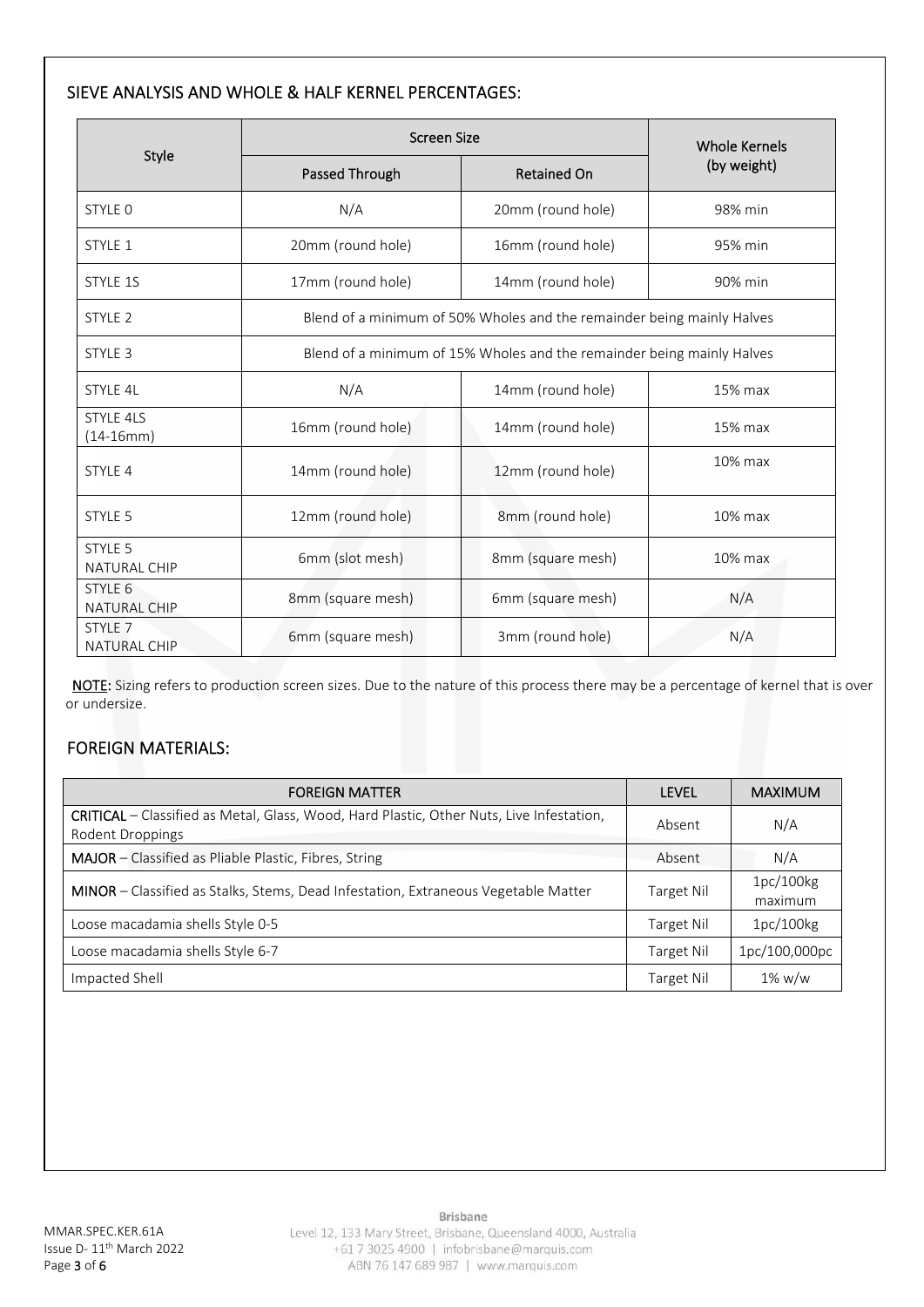# CHEMICAL:

| <b>PARAMETER</b>           | LIMITS PREMIUM AND<br><b>SUPER PREMIUM GRADE</b> | LIMITS COMMERCIAL GRADE     | <b>AUSTRALIAN TEST METHODS</b> |
|----------------------------|--------------------------------------------------|-----------------------------|--------------------------------|
| Moisture                   | $2\%$ max                                        | $2%$ max                    | Halogen Lamp Balance           |
| Free Fatty Acid            | $< 0.5\%$                                        | $< 0.8\%$                   | AOCS Cd. 5a-40                 |
| Peroxide Value             | <3 meg/kg OIL                                    | <5 meg/kg OIL               | Cold Press, AOCS Cd 8b-90      |
| Aflatoxin (B1, B2, G1, G2) | As per country<br>requirements                   | As per country requirements | LCMS                           |

#### MICROBIOLOGY:

ND = Not Detected

|                                     | <b>LIMITS</b>     |                                         |                                      |
|-------------------------------------|-------------------|-----------------------------------------|--------------------------------------|
| <b>PARAMETER</b>                    | RAW (PASTEURISED) | ROASTED/ROASTED SALTED<br>(PASTEURISED) | <b>AUSTRALIAN TEST METHODS</b>       |
| Standard Plate count                | $<$ 10,000 cfu/g  | $<$ 3,000 cfu/g                         | AOAC 990.12                          |
| Mould & Yeast count                 | $<$ 500 cfu/g     | $<1,000$ cfu/g                          | A.S. $5013.29 - 2009$                |
| <b>Total Coliforms</b>              | <100/g            | $\langle 25/g$                          | A.S. $5013.3 - 2009$                 |
| E. Coli                             | ND / 1g           | ND / 1g                                 | A.S. $5013.15 - 2006$                |
| Salmonella                          | ND / 250g         | ND / 250g                               | A.S. $5013.10 - 2009$                |
| Coagulase positive<br>staphylococci | $<$ 100/g         | $<$ 100/g                               | A.S. $5013.12.1 - 2004$              |
| Listeria monocytogenes              | ND / 25g          | ND / 25g                                | <b>AFNOR NF</b><br>(Bio-12/33-05/12) |

#### NUTRITION:

ND= Not Detected

| RAW / PASTEURISED MACADAMIA     | Average Quantity per Serving (30g) | Average Quantity per 100g |
|---------------------------------|------------------------------------|---------------------------|
| Energy, without dietary fibre   | 890kj                              | 2966ki                    |
| Energy, including dietary fibre | 905kj                              | 3018kj                    |
| Dietary Fibre                   | 1.92g                              | 6.4g                      |
| Fats (total)                    | 22.2g                              | 74g                       |
| Monounsaturated<br>٠            | 17.892g                            | 59.64g                    |
| Saturated<br>٠                  | 3.012g                             | 10.04g                    |
| Polyunsaturated<br>٠            | 0.336g                             | 1.12g                     |
| Trans fatty acid                | <b>ND</b>                          | <b>ND</b>                 |
| Protein                         | 2.76g                              | 9.2g                      |
| Carbohydrates                   | 1.35g                              | 4.5g                      |
| Sugars                          | 1.35g                              | 4.5g                      |
| <b>Added Sugars</b><br>٠        | 0g                                 | 0g                        |
| Calcium                         | 14.4mg                             | 48 <sub>mg</sub>          |
| <i>Iron</i>                     | 0.54mg                             | 1.8 <sub>mg</sub>         |
| Sodium                          | 0.3mg                              | 1 <sub>mg</sub>           |
| Cholesterol                     | Omg                                | 0 <sub>mg</sub>           |
| Vitamin D                       | Omg                                | Omg                       |
| Potassium                       | 123mg                              | 410mg                     |

Brisbane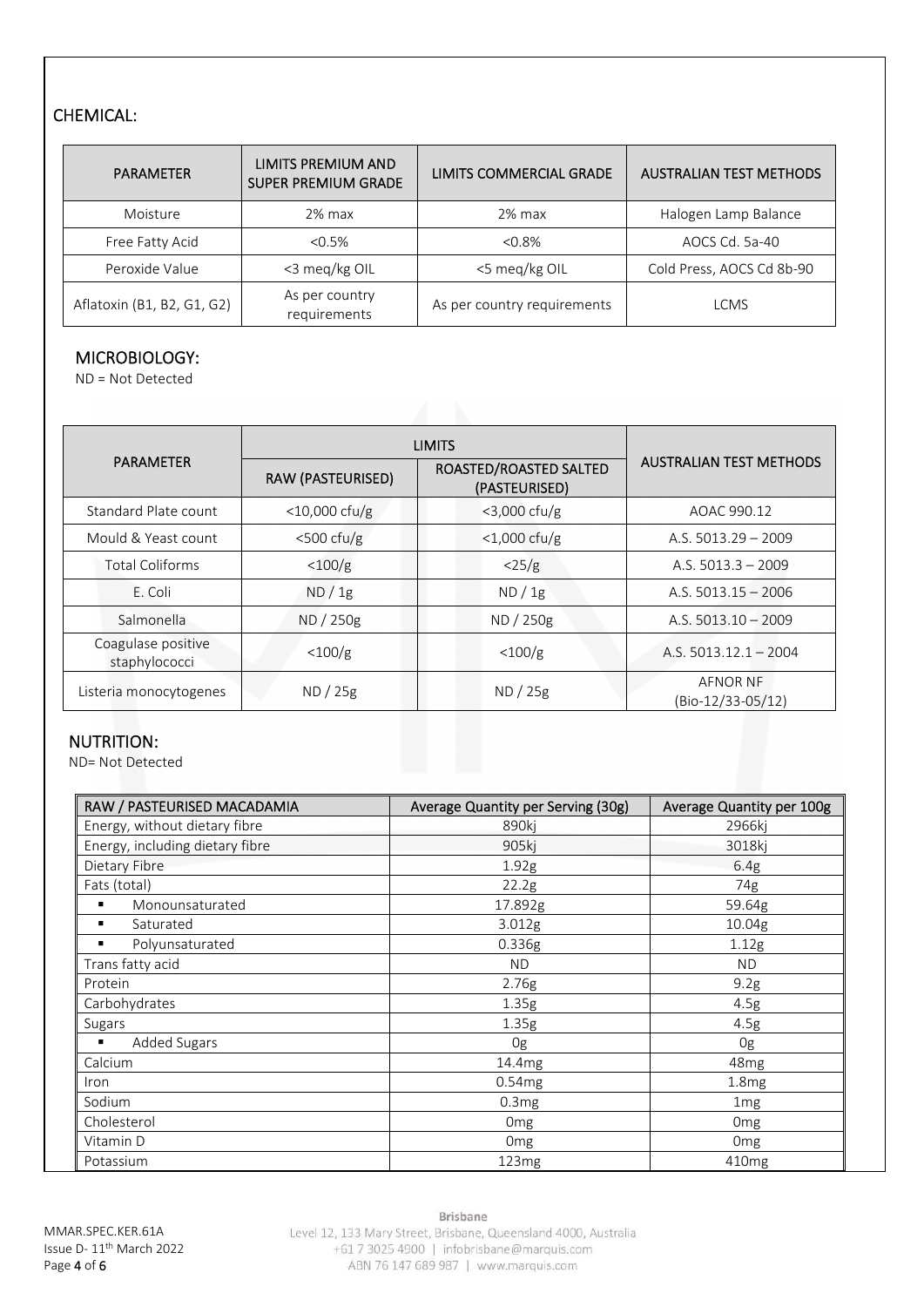| DRY ROASTED MACADAMIA           | Average Quantity per Serving (30g) | Average Quantity per 100g |
|---------------------------------|------------------------------------|---------------------------|
| Energy, without dietary fibre   | 890kj                              | 2966kj                    |
| Energy, including dietary fibre | 905kj                              | 3018kj                    |
| Dietary Fibre                   | 1.92g                              | 6.4g                      |
| Fats (total)                    | 22.2g                              | 74g                       |
| Monounsaturated                 | 17.892g                            | 59.64g                    |
| Saturated                       | 3.012g                             | 10.04g                    |
| Polyunsaturated                 | 0.336g                             | 1.12g                     |
| Trans fatty acid                | <b>ND</b>                          | <b>ND</b>                 |
| Protein                         | 2.76g                              | 9.2g                      |
| Carbohydrates                   | 1.35g                              | 4.5g                      |
| Sugars                          | 1.35g                              | 4.5g                      |
| Added Sugars<br>٠               | 0g                                 | 0g                        |
| Calcium                         | 14.4mg                             | 48 <sub>mg</sub>          |
| Iron                            | 0.54mg                             | 1.8 <sub>mg</sub>         |
| Sodium                          | 0.3mg                              | 1 <sub>mg</sub>           |
| Cholesterol                     | 0 <sub>mg</sub>                    | Omg                       |
| Vitamin D                       | Omg                                | 0 <sub>mg</sub>           |
| Potassium                       | 123mg                              | 410mg                     |
|                                 |                                    |                           |

| ROASTED & SALTED MACADAMIA      | Average Quantity per Serving (30g) | Average Quantity per 100g |
|---------------------------------|------------------------------------|---------------------------|
| Energy, without dietary fibre   | 881ki                              | 2936ki                    |
| Energy, including dietary fibre | 896kj                              | 2988kj                    |
| Dietary Fibre                   | 1.90 <sub>g</sub>                  | 6.34g                     |
| Fats (total)                    | 21.98g                             | 73.26g                    |
| Monounsaturated<br>٠            | 17.71g                             | 59.04g                    |
| Saturated<br>٠                  | 2.98g                              | 9.94g                     |
| Polyunsaturated<br>٠            | 0.33g                              | 1.11g                     |
| Trans fatty acid                | ND.                                | <b>ND</b>                 |
| Protein                         | 2.73g                              | 9.11g                     |
| Carbohydrates                   | 1.34g                              | 4.46g                     |
| Sugars                          | 1.34g                              | 4.46g                     |
| <b>Added Sugars</b>             | 0g                                 | 0g                        |
| Calcium                         | 14.26mg                            | 47.52mg                   |
| Iron                            | 0.53mg                             | 1.78 <sub>mg</sub>        |
| Sodium                          | 114.90mg                           | 382.99mg                  |
| Cholesterol                     | 0 <sub>mg</sub>                    | Omg                       |
| Vitamin D                       | <b>Omg</b>                         | Omg                       |
| Potassium                       | 122.07mg                           | 406.9mg                   |

Brisbane

Level 12, 133 Mary Street, Brisbane, Queensland 4000, Australia +61 7 3025 4900 | infobrisbane@marquis.com ABN 76 147 689 987 | www.marquis.com